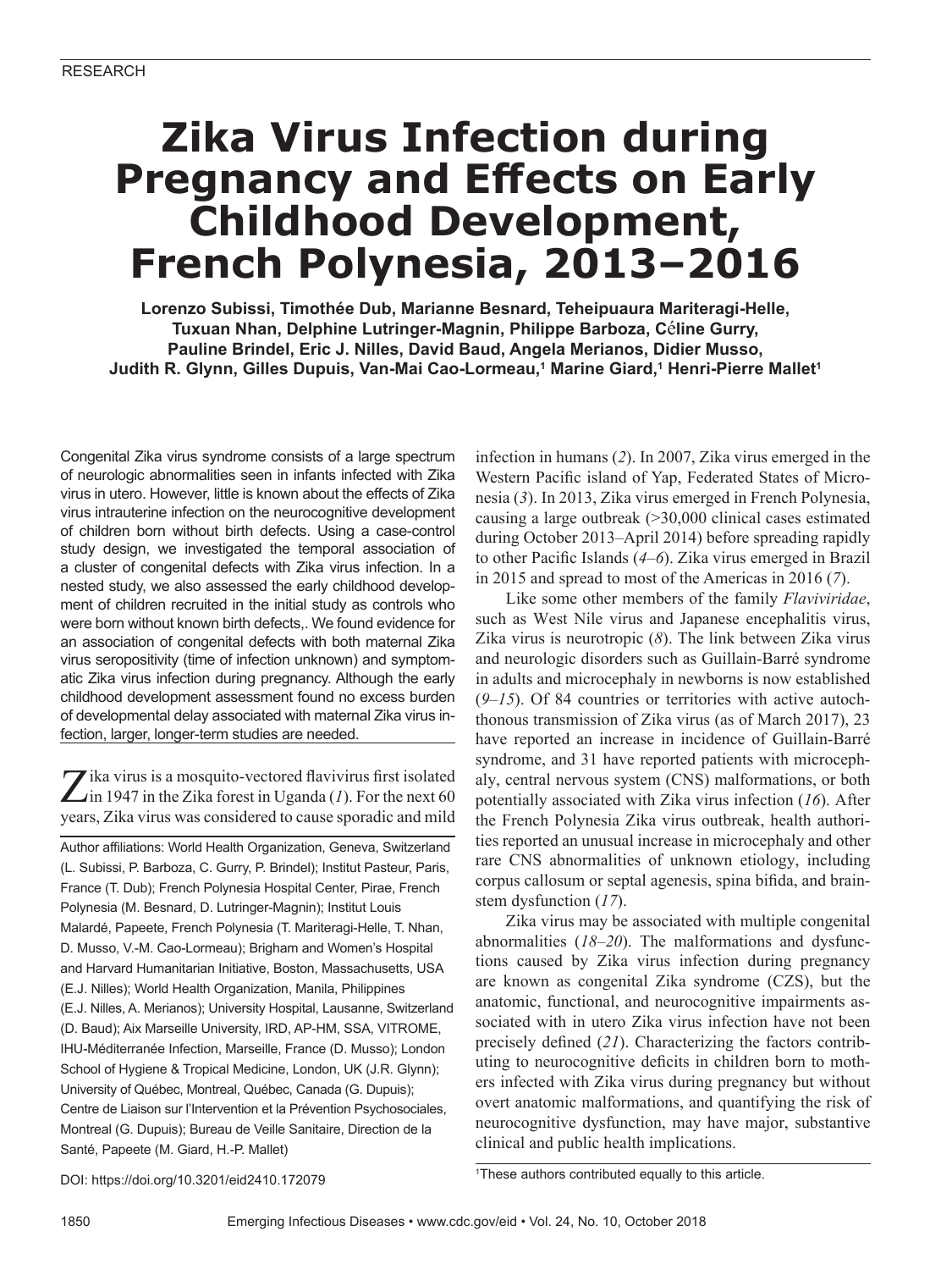We report 2 linked studies conducted in French Polynesia: a retrospective case-control study to determine whether the unusual cluster of CNS congenital defects during and after the Zika virus outbreak in French Polynesia was associated with maternal Zika virus infection, and a cross-sectional study to identify neurocognitive deficits in young children without known birth defects born to mothers who were pregnant during the outbreak. Both studies were powered on the case-control study.

# **Methods**

## **Study Design and Population**

## **Case-Control Study**

The case-patient definition was any fetus or neonate with a CNS congenital defect of unexplained etiology and a maternal gestational period that overlapped the extended Zika virus circulation period (June 1, 2013–August 31, 2014) by >1 weeks (*17*). Unexplained etiology meant that most commonly suspected etiologies (toxoplasmosis, other, rubella, cytomegalovirus, and herpes [TORCH] infections and genetics) were excluded. We identified cases and controls among fetuses and newborns from the Centre Hospitalier de Polynésie Française in Pirae, French Polynesia, where 60% of all deliveries in this country occur. We identified eligible fetuses from pregnancy terminations using the medical records of the prenatal diagnosis center and eligible newborns from a previously reported case series of congenital cerebral malformations and dysfunctions (*17*) and from the in-hospital discharge records of the neonatology ward and the neonatal intensive care unit. We matched each case-patient to 5 controls by age of the mother at pregnancy  $(\pm 5 \text{ y})$  and date of conception (date of mother's last prepregnancy menstrual period  $\pm$ 14 d). We selected the controls randomly from hospital birth records. For logistical reasons, only women residing in Tahiti or Moorea, the 2 most populated and accessible islands, were invited to participate as controls.

## **Cross-Sectional Study**

Because a rate of  $\approx 50\%$  Zika virus seropositive mothers was expected in the control group of the case-control study, an additional cross-sectional study was designed to assess whether Zika virus infection in the mother was associated with delayed or abnormal early childhood development (ECD) in the child. Two nurses were trained to conduct anthropometric and neurocognitive testing. ECD was then compared between children with seropositive or seronegative mothers.

## **Data Collection**

During January–August 2016, mothers of case-patients and controls completed a face-to-face questionnaire on social

and economic characteristics, clinical data, and environmental factors, including exposure to chemicals (alcohol, tobacco, drugs, or deltamethrin pesticide spraying) during pregnancy. We retrieved information on seroconversion for *Toxoplasma gondii* and rubella virus during pregnancy from medical files; information on cytomegalovirus (CMV) seroconversion was available for case-patients only. We assessed exposure to deltamethrin by spatiotemporally linking outdoor spraying by the vector control teams with the mother's residence address during pregnancy. We stratified maternal socioeconomic status as low, medium, or high, adapting from the 4-factor Hollingshead scale (*22*). Gestational age was estimated by each mother's primary obstetrician, using last menstrual period and first-trimester ultrasound measurements for each mother.

## **Laboratory Testing**

We detected anti–Zika virus and anti–dengue virus (DENV) neutralizing antibodies in serum from mothers of the case-patients and the controls by using seroneutralization tests, as previously described (*9*,*23*). We incubated serial 2-fold dilutions (from 1:10 to 1:1,280) of each serum sample, previously heat inactivated, for 1 h with strains of Zika virus, DENV-1, DENV-2, DENV-3, or DENV-4. We then inoculated the serum–virus mixtures onto Vero cells and incubated then for 5–7 d. We used ELISA to show the presence of nonneutralized replicative virus in inoculated cells; the reciprocal serum dilution corresponding to the last well showing neutralization activity was the 50% neutralization antibody titer for that serum sample (*23*,*24*). We determined Zika virus infection in mothers by detection of anti–Zika virus neutralizing antibodies (NAb) in serum collected 20–35 months after the expected beginning date of pregnancy. We defined mothers for whom the anti–Zika virus NAb titer was  $\geq 20$  as seropositive and those with a titer <20 as seronegative.

# **Assessment of Physical and Developmental Status of Children**

We used 4 anthropometric indicators for children's developmental status: weight for age, height for age, weight for height, and head circumference for age. We calculated Z scores (number of SDs of a value above or below the mean) using WHO Anthro software (*25*). We calculated birth anthropometric indicators (Z scores for weight, height, and head circumference) using INTERGROWTH-21st project software (*26*). We used the French version of the Child Development Assessment Scale, kindly provided by the Centre for Liaison on Intervention and Prevention in the Psychosocial Area, Canada (http://www.ged-cdas.ca), to assess ECD. The Child Development Assessment Scale, which is available in French and is well correlated with the Bayley scale 3rd edition (*27*), consists of questions and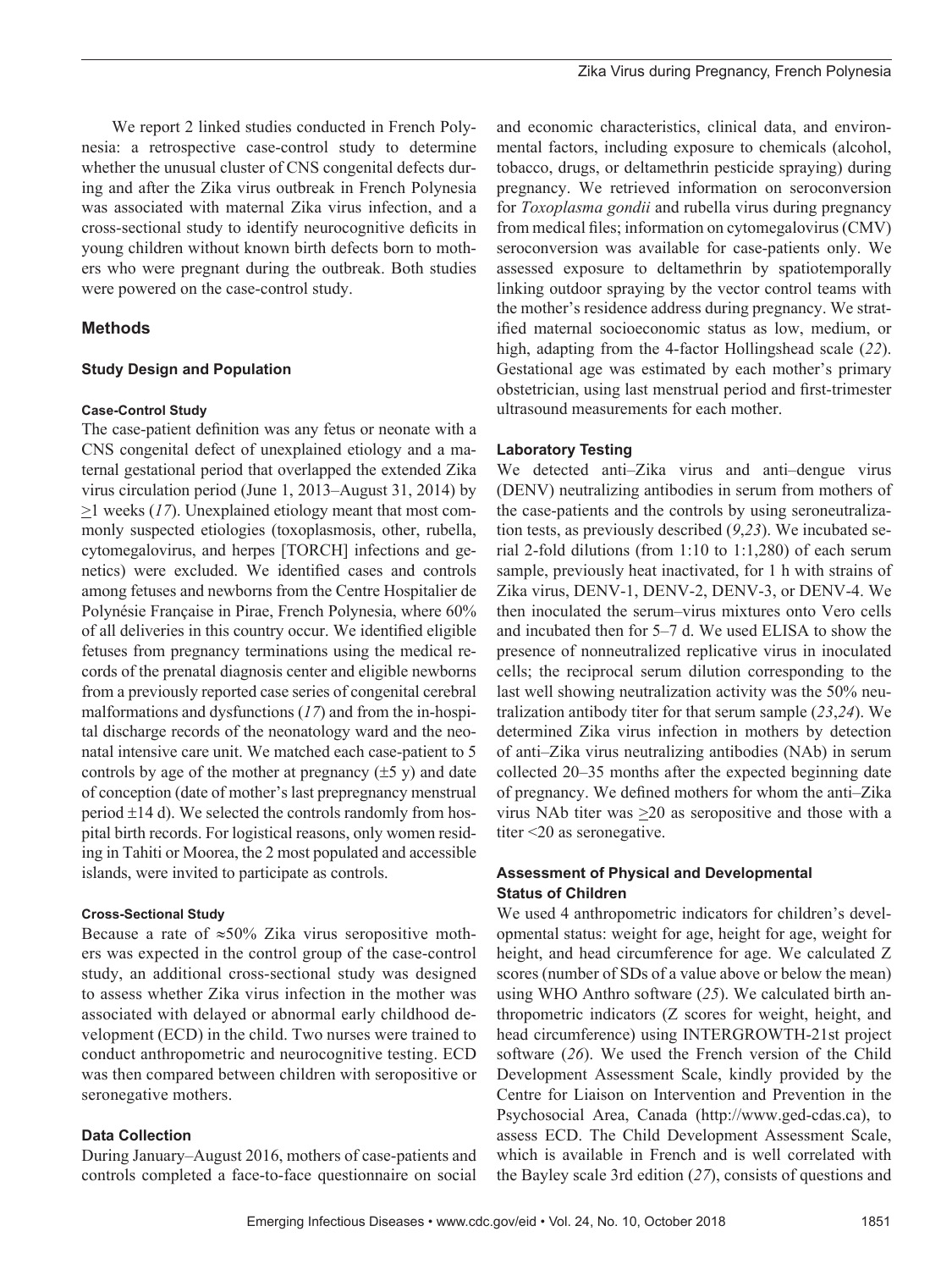observations adapted to children 0–5 years of age and has been validated for use by nonspecialized health or education professionals (Vézina N. Elaboration and validation of the Child Development Assessment Scale, 0–5 years [thesis]. Québec City (QC, Canada): Université du Québec; 2005). The scale is divided into 3 domains: socioemotional; cognitive, including language; and motor. In each domain, children are classified as adequate (no development issues), question (development to be monitored), or problem (specialized pediatric testing required).

## **Exposures, Outcomes, and Statistical Analysis**

We used 2 measures of exposure: maternal Zika virus seropositivity, a binary variable (yes/no) based on serology results; and reported Zika virus infection, a categorical variable, which used information reported by the mothers (Zika-like illness during or outside pregnancy), associated with serology results, and divided into symptomatic infection during pregnancy; asymptomatic infection, timing unknown; and no infection (seronegative mothers) and symptomatic infection when not pregnant. Zika-like illness corresponded to a clinical diagnosis of Zika virus disease or a recalled infectious episode characterized by rash, fever, or both associated with  $\geq 2$  of the following symptoms: conjunctivitis, arthralgia, myalgia, or limb edema.

## **Case-Control Study**

We performed a conditional logistic regression analysis to assess whether CNS congenital defect was associated with the 2 measures of exposure: maternal Zika virus seropositivity and reported Zika virus infection. We conducted a univariate analysis using all identified potential maternal risk factors and confounders (reported chikungunya infection, use of medical or recreational drugs, exposure to deltamethrin during pregnancy, age, socioeconomic status, history of miscarriage and/or termination of pregnancy), as well as parity and history of congenital defects in the family. Variables at p<0.2 in the univariate analysis were further tested by multivariate conditional logistic regression and were retained in the final model if  $p<0.1$ . When data sparsity did not allow adjustment for more variables, we retained only those at p<0.05; we grouped maternal middle and high socioeconomic status categories together and compared them with low socioeconomic status. We used a Wilcoxon signed-rank test to compare means between cases and controls and Pearson  $\chi^2$  test to compare categorical variables. We estimated the association between CNS congenital defects and maternal Zika virus infection by matched crude and adjusted odds ratios (ORs) with 95% CIs. We maximized the study power for the case-control study, for which we aimed to include all eligible cases ( $n =$ 25), and we chose a control–case ratio of 5:1 to have 98.5% power to detect a bilateral ( $\alpha = 5\%$ ) significant difference,

assuming 50% of controls  $(28)$  and  $\geq$ 90% of cases  $(9)$  were seropositive for Zika virus. The case-control study protocol was approved by the French Polynesia Ethics Committee on February 2, 2016.

## **Cross-Sectional Study**

The main outcome was a binary variable derived from the results of the Child Development Assessment Scale (no abnormal development vs. abnormal development). We performed a multivariate logistic regression analysis to assess the associations of ECD with maternal Zika virus seropositivity and reported Zika virus infection. We used the same method as described in the preceding section, with breastfeeding as an additional risk factor/confounder. We performed statistical analyses using Stata version 13.0 (Stata-Corp LLC, College Station, TX, USA). For the comparison between the French-speaking Canadian children ( $n = 269$ ) and the sample of our cross-sectional study ( $n = 107$ ), we had a power of 80% to detect an effect size  $d = 0.32$  at  $\alpha =$ 0.05. The observed effect size (Cohen *d*) for the cognitive domain is 0.31, and 0.2 for the motor dimension. For the affective dimension, the effect size (φ coefficient) is 0.03.

The cross-sectional study on ECD among controls was approved on June 3, 2016. We obtained written informed consent from all mothers.

# **Results**

# **Case-Control Study**

We identified 26 case-patients; 1 case-patient was later found to have a congenital defect with genetic etiology and thus was no longer eligible and was excluded from the analysis, along with the related 5 controls. The mother of 1 child with microcephaly, already described by Besnard et al. (*17*), as well as the mothers of 2 newborns retrospectively identified with other CNS abnormalities, declined to participate in the study. Another child's mother was lost to follow-up (Figure 1). Thus, a total of 21 case-patients (84% of those invited) and 102 controls (94%) were enrolled in the casecontrol study.

We recruited 5 controls per case-patient for all but 2 case-patients; because of the tight matching and the lack of suitable controls, 1 case-patient had 4 matched controls and 1 case-patient had 3. All controls and 17 case-patients were from Tahiti or Moorea (Figure 2).

Of the 21 case-patients, 7 had microcephaly, 5 had brainstem dysfunction of the neonate characterized by an inability to suck and swallow, and 9 had other CNS congenital defects (Table 1). Moreover, 6 had ventriculomegaly and 3 had arthrogryposis. Several case-patients had  $\geq$ 1 CNS abnormality. For 10 case-patients, pregnancy resulted in termination; of the remaining 11 newborns, 7 were still alive as of July 2017 (Table 1). Seven of the 11 newborns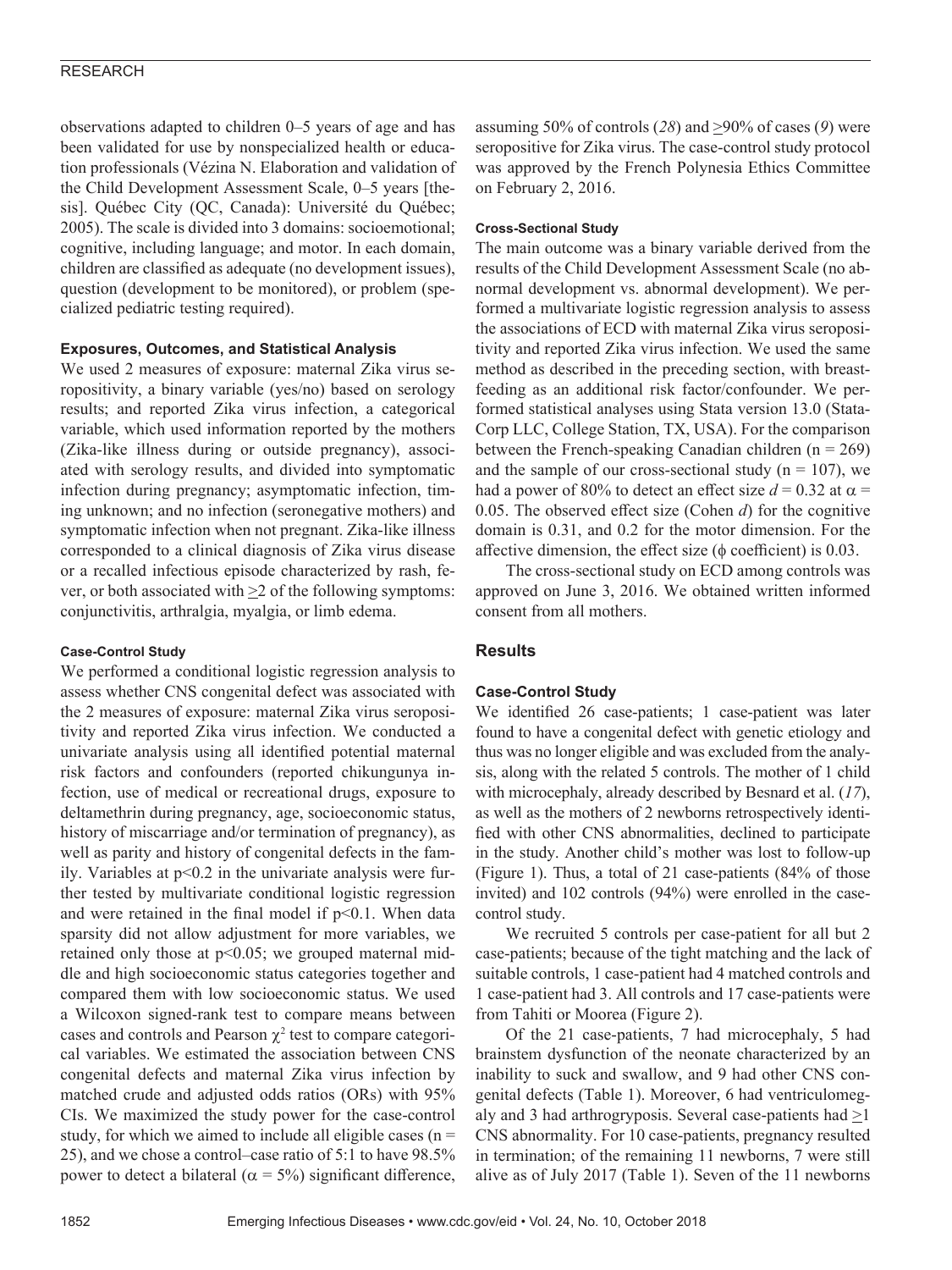## Zika Virus during Pregnancy, French Polynesia



had complete imaging, ophthalmoscopy, evoked otoacoustic emissions, and neuroclinical follow-up.

Maternal toxoplasma serology was positive for 48%  $(10/21)$  of the case-patients and  $60\%$   $(61/102)$  of the controls; seroconversion occurred during pregnancy for 1 control. Rubella serology was positive for 81% (17/21) of the case-patients and 94% (96/102) of the controls; no seroconversion occurred in any group. We performed maternal CMV serologic testing for 86% (18/21) of the case-patients: 2 were positive without signs of recent seroconversion, but further testing for CMV in amniotic fluid was negative (*17*). All study participants were seronegative for *Treponema*

*pallidum*. The mother of 1 case-patient was known to be seropositive for HIV before the start of the pregnancy.

The gestational periods of fetuses and infants enrolled in the study started during June 2013–August 2014, and the infants were born during February 2014–May 2015. Median maternal age at conception was 27 years for case-patients and 28 years for controls. Case-patients and controls did not differ significantly in terms of fetal gender, ethnicity, and maternal socioeconomic status. Excluding the cases that ended in termination of pregnancy, gestational age at birth did not differ significantly between case-patients and controls (Table 2).



**Figure 2.** Geographic distribution of eligible cases for study of Zika virus infection during pregnancy and effects on early childhood development, French Polynesia, 2013–2016. Black text indicates islands with  $\geq$ 1 case (number of cases from each island is in parentheses); gray text indicates names of archipelagoes. Inset shows the location of French Polynesia in the Pacific Ocean. Data source: GADM version 2.8 (https:// gadm.org/download\_country\_ v2.html). Map production: World Health Organization Health Emergencies Programme.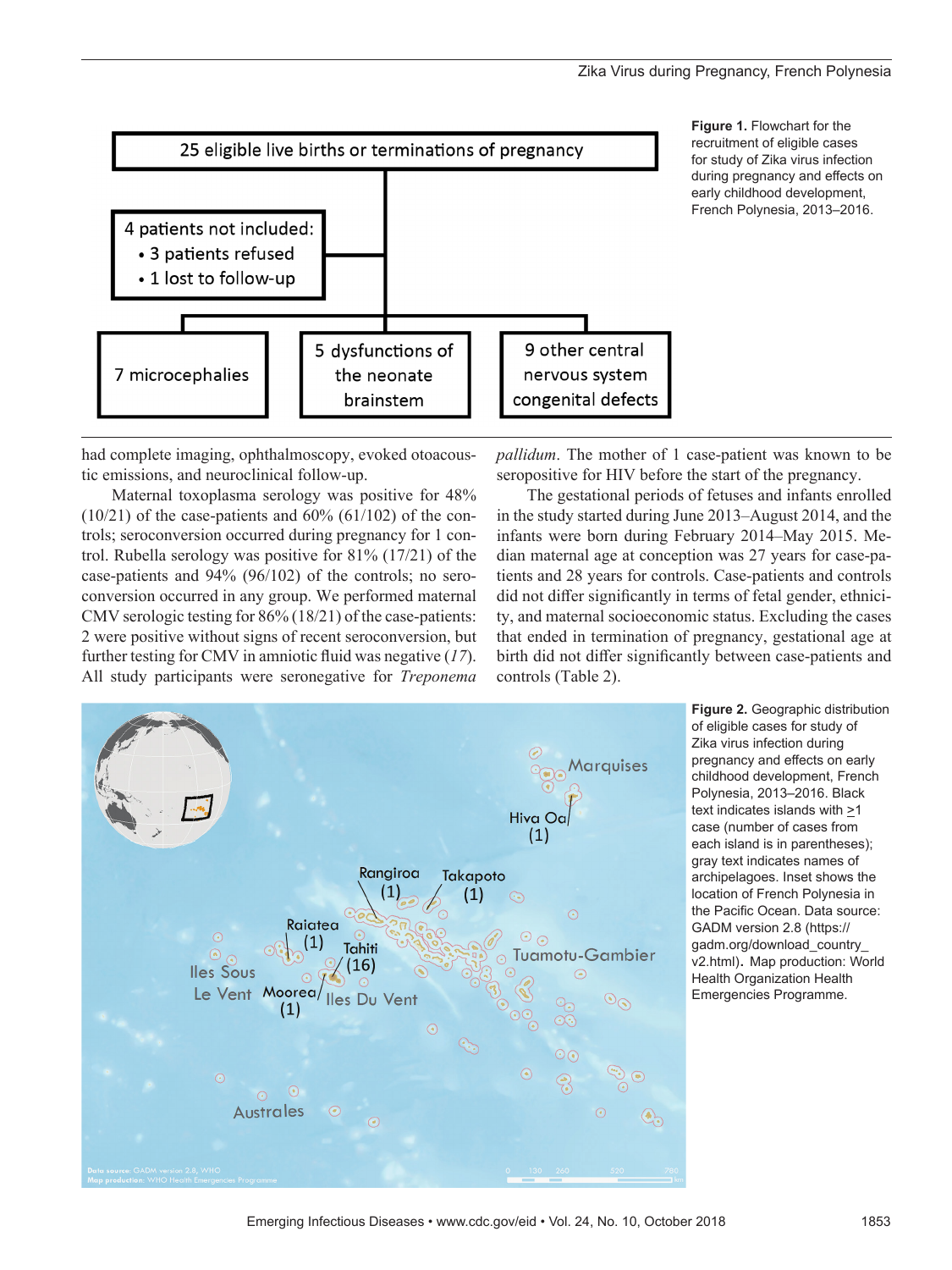|                                                  |         | Pregnancy   |             | Child alive,* |
|--------------------------------------------------|---------|-------------|-------------|---------------|
| Diagnoses                                        | No. (%) | termination | Live births | $n = 7$       |
| Main diagnoses                                   |         |             |             |               |
| Microcephaly                                     | 7(33)   |             |             |               |
| Brainstem dysfunction of the neonate             | 5(24)   |             |             |               |
| Other CNS congenital defects                     | 9(43)   |             |             |               |
| Septal and/or corpus callosum agenesis           | 3(14)   |             |             |               |
| Intraventricular hemorrhage                      | 1 (5)   |             |             |               |
| Cerebral hemorrhage and placental calcifications | 1 (5)   |             |             |               |
| Polymalformative syndrome                        | 2(10)   |             |             |               |
| Complete or sacral spina bifida                  | 2(10)   |             |             |               |
| Secondary diagnoses                              |         |             |             |               |
| Ventriculomegaly                                 | 6(29)   |             |             |               |
| Arthrogryposis                                   | 3(14)   |             |             |               |
| *As of July 2017.                                |         |             |             |               |

**Table 1.** Main and secondary diagnoses for 21 case-patients recruited in case-control study of Zika virus infection during pregnancy and effects on early childhood development, French Polynesia, 2013–2016

Maternal Zika virus seroprevalence was 95% among case-patients and 76% among controls ( $p = 0.07$ ). We classified mothers of 38% of case-patients and 17% of controls as having had symptomatic Zika virus infection during pregnancy and mothers of 57% of case-patients and 60% of controls as having had asymptomatic infection (timing unknown,  $p = 0.07$ ; Table 3). Of mothers who reported symptomatic Zika virus infection during pregnancy, for case-patients, 88% (7/8) reported it in the first trimester and  $12\%$  (1/8) in the second trimester, whereas for controls, 71% (12/17) reported it in the first trimester and 29% (5/17) in the second or third trimester. Compared with those with no evidence of Zika virus infection during pregnancy, the matched crude OR for CNS congenital defects and maternal Zika virus seropositivity was 6.02, and for CNS congenital defects and symptomatic Zika virus infection during pregnancy, the matched crude OR was 6.79. After adjustment for maternal socioeconomic status, these ORs were 7.07 for the first group (95% CI 0.86–58.3; likelihood ratio test  $p = 0.02$ ), and 7.19 for the second (95% CI 1.39–37.2; likelihood ratio test  $p = 0.04$ ). Further adjustment for other potential confounders made no difference to the results. Before and after adjustment for confounders, asymptomatic Zika virus infection (timing unknown) was not associated with CNS congenital defects (Table 3).

# **Cross-Sectional Study of Early Childhood Development**

More than 1.5 years after the end of the Zika virus outbreak, during June–August 2016, we enrolled 107 children (median age 23 months) in a cross-sectional study and assessed them using the Childhood Development Assessment Scale. Of these children, 44 (41%) were girls, 17 (16%) were born prematurely, and 12 (11%) were classified as having low birthweight (<2,500 g). Except for 1 low birth length baby, anthropometry at birth was within reference range; at the time of evaluation, none of the children was underweight, had low length for age, had low weight for length, or had

microcephaly (online Technical Appendix Table 1, https:// wwwnc.cdc.gov/EID/article/24/10/17-2079-Techapp1.pdf).

We noted evidence for a difference between mean scores of the study participants and the reference population (French-speaking Canadian children) only for the cognitive domain ( $p = 0.001$ ) (online Technical Appendix Table 2). Neurocognitive testing using the Childhood Development Assessment Scale was normal for 93% of the children in the socioemotional domain, 64% in the cognitive domain, and 76% in the motor domain (online Technical Appendix Tables 3, 4). We found no evidence for a detrimental effect of maternal Zika virus seropositivity or reported Zika virus infection on ECD in children born without birth defects (Table 4). The weak univariate association of deltamethrin exposure during pregnancy with ECD delays was not significant after adjustment for confounders. Low maternal socioeconomic status (adjusted odds ratio [aOR] 5.28, 95% CI 1.96–14.2) and not breast-feeding (aOR 4.00, 95% CI 1.06–15.1) were associated with abnormal ECD.

# **Discussion**

We report a case-control study assessing the role of Zika virus infection in CNS malformations, including, but not limited to, microcephaly, in newborns and fetuses whose gestation occurred during the Zika virus outbreak in French Polynesia during 2013–2014. We also report a populationbased developmental assessment of children born without birth defects after a Zika virus outbreak.

At the time of the outbreak in French Polynesia, risks associated with reported Zika virus infection were unknown. Four years later, 1 case-control study from Brazil provided evidence that Zika virus infection during pregnancy is associated with microcephaly, and a few cohort studies described Zika virus–associated adverse pregnancy outcomes (*11*,*14*,*18*). Given widespread Zika virus transmission in the Western Hemisphere, clarifying the full spectrum of CZS is a critical public health priority. We conducted our study as part of the World Health Organization (WHO) effort in leading a multicountry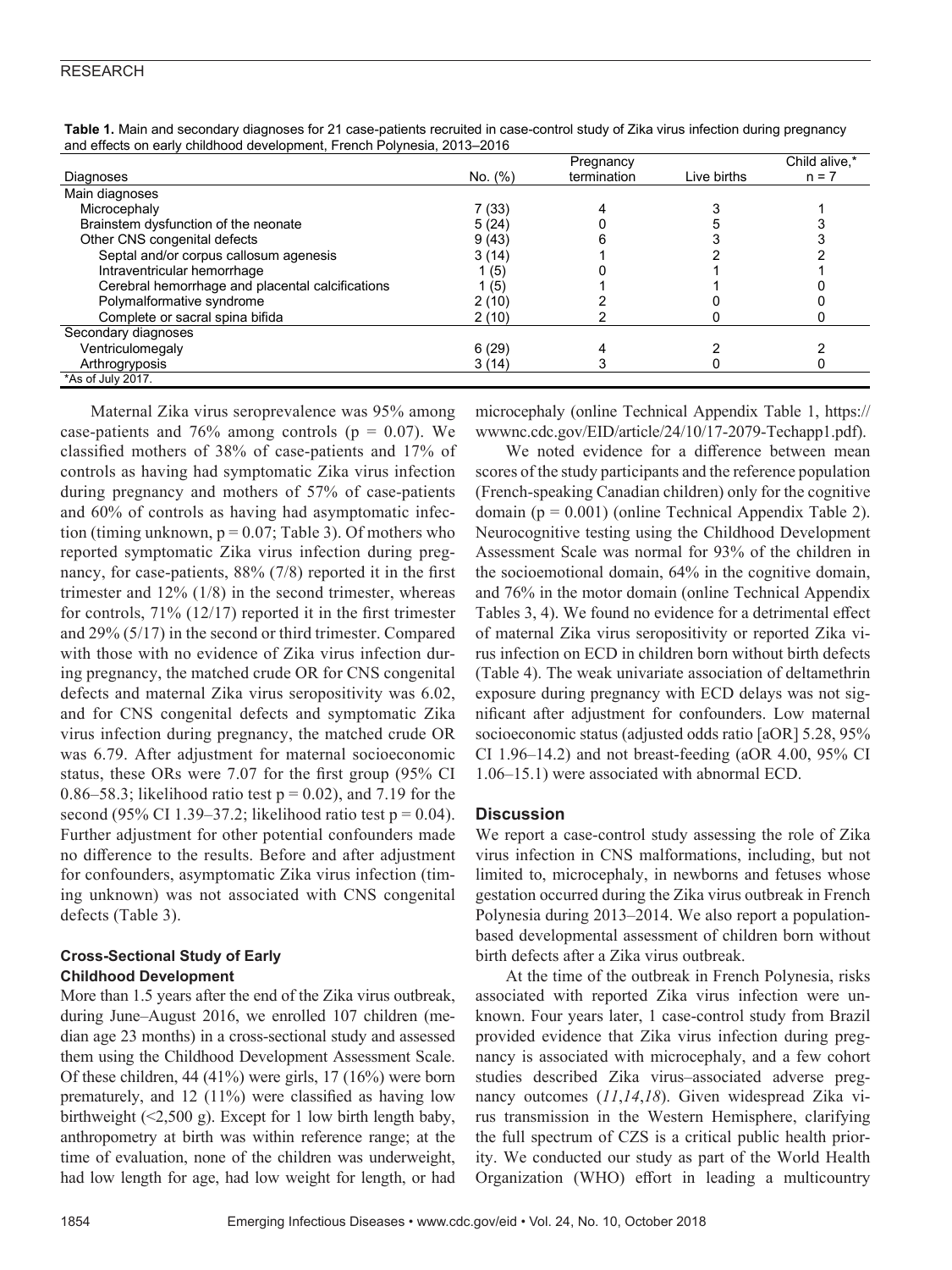|                                                     | Table 2. Characteristics and comparison of case-patients and controls in study of Zika virus infection during pregnancy and early |  |
|-----------------------------------------------------|-----------------------------------------------------------------------------------------------------------------------------------|--|
| childhood development. French Polynesia. 2013–2016* |                                                                                                                                   |  |

| Characteristics                                                                        | Cases, $n = 21$          | Controls, $n = 102$       | p valuet  |
|----------------------------------------------------------------------------------------|--------------------------|---------------------------|-----------|
| Mother's age at pregnancy, median (IQR)                                                | 26.8 (22.1-35.7)         | 27.8 (22.2-33.7)          | <b>NA</b> |
| $15 - 24$                                                                              | 8(38)                    | 37(36)                    | <b>NA</b> |
| $25 - 34$                                                                              | 7(33)                    | 43 (42)                   | <b>NA</b> |
| $>35$                                                                                  | 6(29)                    | 22(22)                    | <b>NA</b> |
| Estimated pregnancy start date, median (IQR)                                           | 2013 Dec 11              | 2013 Dec 8                |           |
|                                                                                        | (2013 Oct 23-2014 May 9) | (2013 Oct 16-2014 May 16) |           |
| January-September 2013                                                                 | 4 (19)                   | 19 (19)                   | <b>NA</b> |
| October 2013-December 2014                                                             | 9(43)                    | 43 (42)                   |           |
| January-April 2014                                                                     | 2(9)                     | 10(10)                    |           |
| May-August 2014                                                                        | 6(29)                    | 30 (29)                   |           |
| Maternal socioeconomic status                                                          |                          |                           |           |
| Low                                                                                    | 9(43)                    | 34 (34)                   | 0.52      |
| Middle                                                                                 | 4(19)                    | 31(31)                    |           |
| High                                                                                   | 8(38)                    | 36 (36)                   |           |
| Child's birthweight, g                                                                 | $n = 11$                 | $n = 100$                 |           |
| < 1.500                                                                                | 0                        | 2(2)                      |           |
| 1,500-2,500                                                                            | 3(27)                    | 9(9)                      |           |
| >2,500                                                                                 | 8(73)                    | 89 (89)                   |           |
| Child's sex                                                                            |                          |                           |           |
| F                                                                                      | 10(48)                   | 42 (41)                   | 0.64      |
| M                                                                                      | 11(52)                   | 60 (59)                   |           |
| Child's ethnicity                                                                      |                          |                           |           |
| Polynesian                                                                             | 14 (74)                  | 61(71)                    | 0.56      |
| Caucasian                                                                              | 2(11)                    | 2(2)                      |           |
| Mixed/other                                                                            | 3(16)                    | 23 (27)                   |           |
| Pregnancy outcome                                                                      |                          |                           |           |
| Termination of pregnancy                                                               | 10(48)                   | <b>NA</b>                 | <b>NA</b> |
| Gestational age at termination of pregnancy, median (IQR)                              | 25.5 (23-29)             | <b>NA</b>                 | <b>NA</b> |
| Live birth                                                                             | 11(52)                   | 102 (100)                 | <b>NA</b> |
| Gestational age at child's birth, median (IQR)                                         | $39(36 - 40)$            | $39(38 - 40)$             | 0.23      |
| Term, >37 weeks                                                                        | 8(73)                    | 85 (83)                   |           |
| Premature, 27-36 weeks                                                                 | 3(27)                    | 17(17)                    |           |
| Mother's past infection with dengue viruses                                            |                          |                           |           |
| DENV-1 seropositivity                                                                  | 17(81)                   | 88 (87)                   | 0.50      |
| DENV-2 seropositivity                                                                  | 12(57)                   | 50(50)                    | 0.54      |
| DENV-3 seropositivity                                                                  | 16 (76)                  | 78 (77)                   | 0.99      |
| DENV-4 seropositivity                                                                  | 10(48)                   | 52(51)                    | 0.74      |
| Other risk factors/confounders                                                         |                          |                           |           |
| Family history of congenital abnormalities                                             | 6(29)                    | 24 (25)                   | 0.84      |
| Drug use during pregnancy <sup>+</sup>                                                 | 9(45)                    | 34(33)                    | 0.23      |
| Deltamethrin outdoor spraying during pregnancy                                         | 10(48)                   | 50(51)                    | 0.73      |
| *Values are no. (%) except as indicated. IQR, interquartile range; NA, not applicable. |                          |                           |           |

†Likelihood ratio using conditional logistic regression.

‡Cannabis, cocaine, alcohol, or tobacco.

coordinated approach to data sharing, surveillance, and research to establish the spectrum of CNS abnormalities attributable to CZS (*29*).

We found evidence that maternal Zika virus seropositivity, with or without reported Zika-like illness during pregnancy, was associated with 7-fold increased odds of congenital CNS defects. Zika virus seroprevalence in the control mothers in the study was 76%, higher than the 49% prevalence detected in the general population of French Polynesia (*28*). Such a difference may exist because the previous Zika virus serosurvey was conducted on a representative subset of the general population, with a median age of 43 years, involving both female and male participants, whereas our study involved only pregnant women, with a median age of 28 years.

Several studies have clearly shown unequal rates of Zika virus infection in men and women, possibly as a consequence of sexual transmission of Zika virus (*30,31*). Pregnant women may be more susceptible to Zika virus infection than nonpregnant women of the same age because of the immune tolerance induced by the pregnancy to tolerate paternal antigens (*32*). All the mothers of fetuses or children with microcephaly and other CNS congenital defects were seropositive, whereas 80% (4/5) of the mothers of newborns with brainstem dysfunction were seropositive, compared with 78% (18/23) of their matched controls (matched crude OR 1.05, 95% CI 0.10–11.4). Although no association was found, this finding is inconclusive because the study had little power to perform subgroup analysis by congenital CNS defect. Excluding microcephaly, only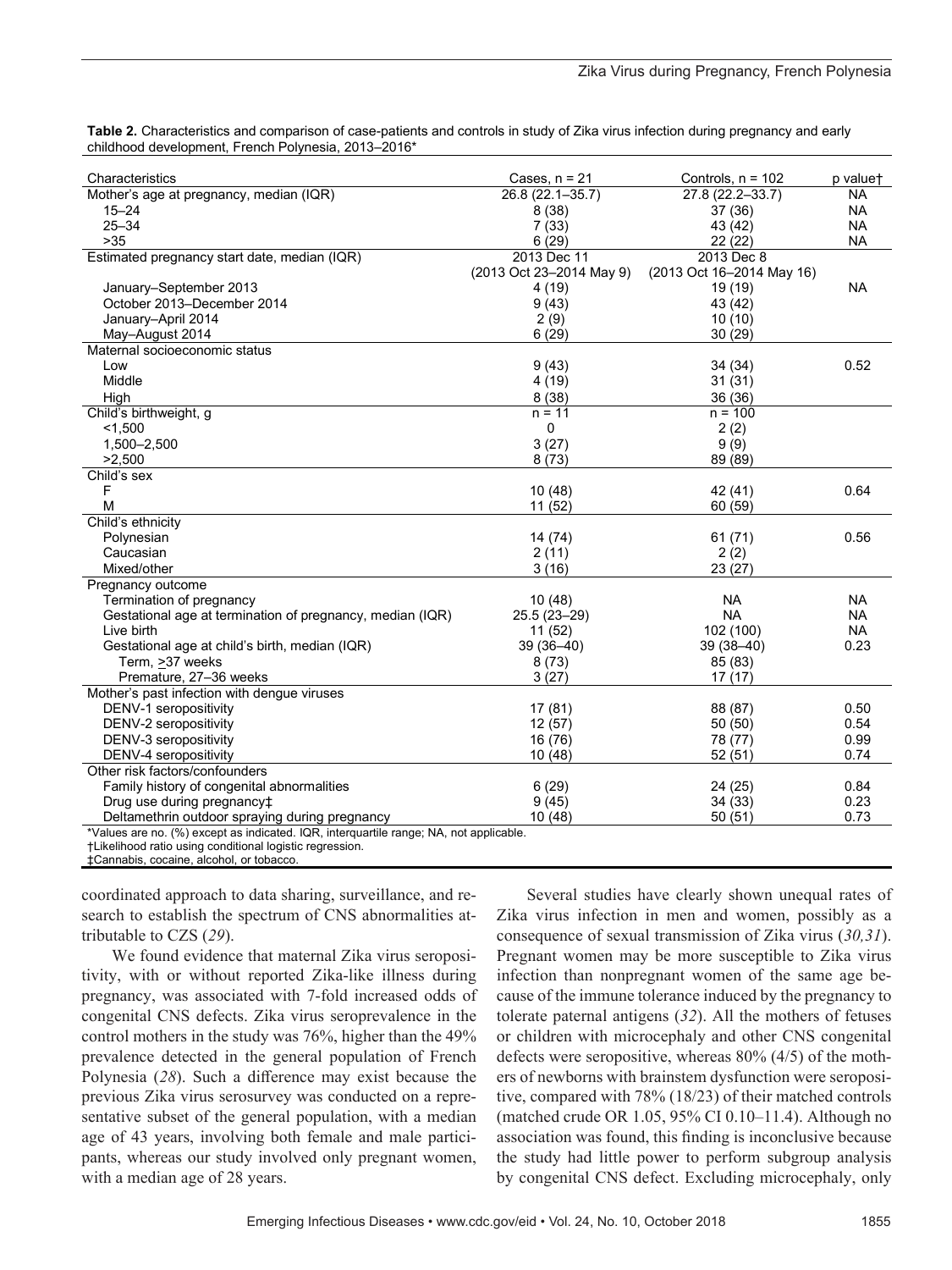| T VIIIGSIA, ZUTUTZUTU                                        |                |           |                     |                      |         |
|--------------------------------------------------------------|----------------|-----------|---------------------|----------------------|---------|
|                                                              | Case-patients, | Controls, | Matched crude OR    | Matched adiusted OR+ | LRT     |
| Exposures                                                    | no. (%)        | no. (%)   | (95% CI)            | (95% CI)             | p value |
| Zika virus seropositivity                                    | 20 (95)        | 78 (76)   | $6.02(0.77 - 47.1)$ | 7.07 (0.86-58.3)     | 0.02    |
| Reported Zika virus infection                                |                |           |                     |                      |         |
| No infection during pregnancy <sup>+</sup>                   | (5)            | 24 (24)   |                     |                      | 0.04    |
| Asymptomatic (timing unknown)§                               | 12 (57)        | 61 (60)   | $2.05(0.54 - 7.80)$ | $1.93(0.47 - 7.96)$  |         |
| Symptomatic during pregnancy¶                                | 8(38)          | 17 (17)   | $6.79(1.36 - 33.8)$ | $7.19(1.39 - 37.2)$  |         |
| *LPT likelihood ratio tost: NA not applicable: OP odds ratio |                |           |                     |                      |         |

**Table 3.** Crude and adjusted OR for congenital central nervous system abnormalities and maternal Zika virus infection status, French Polynesia, 2013–2016\*

\*LRT, likelihood ratio test; NA, not applicable; OR, odds ratio.

†Adjusted for maternal socioeconomic status.

‡Seronegative mothers and seropositive mothers who reported Zika-like illness outside pregnancy.

§Seropositive mothers who did not report Zika-like illness during or outside pregnancy.

¶Seropositive mothers who reported Zika-like illness during pregnancy.

multicountry studies or meta-analyses can give a clear answer on the causal link between Zika virus and each reported rare CNS congenital defect (*33*,*34*).

Within the nested cross-sectional study, we assessed control children only on anthropometry and ECD. Both eye and hearing abnormalities have been described in children with CZS; we were unable to test for such abnormalities and cannot infer any conclusion about their burden among children born without diagnosed birth defects in French Polynesia (*35*–*37*).

Our cross-sectional study did not provide evidence that maternal Zika virus seropositivity or symptomatic Zika virus infection during pregnancy were associated with unusual developmental delay in children born without birth defects (Table 4; online Technical Appendix Table 4).

Known risk factors for developmental delay (low maternal socioeconomic status and lack of breast-feeding) were associated with abnormal childhood development in this study. This result supports the validity of our findings and suggests that if reported Zika virus infection was frequently associated with delayed ECD, we would have likely detected it. However, this study lacked power to detect rare outcomes or minor developmental differences: only 17 control mothers had clear evidence of Zika virus infection with symptoms during pregnancy.

The difference in the cognitive development score in children in French Polynesia compared with children in Canada (online Technical Appendix Table 2) is likely to be the result of confounding factors such as socioeconomic status or other population differences; for

| Table 4. Crude and adjusted odds ratios for maternal Zika virus infection and other risk factors and early childhood development, |  |
|-----------------------------------------------------------------------------------------------------------------------------------|--|
| French Polynesia, 2013-2016*                                                                                                      |  |

|                                                           | Early childhood development |                    |                                                    |                                   |         |
|-----------------------------------------------------------|-----------------------------|--------------------|----------------------------------------------------|-----------------------------------|---------|
|                                                           |                             |                    | Adequate in all domains versus question or problem |                                   |         |
|                                                           | Adequate in                 | Question or        |                                                    | in $>1$ domain                    |         |
|                                                           | all domains,                | problem in >1      | Crude OR                                           | Adjusted OR                       | LRT     |
| <b>Risk factors</b>                                       | no. (%)                     | domain, no. $(\%)$ | (95% CI)                                           | (95% CI)                          | p value |
| Zika virus seropositivity, $n = 107$                      |                             |                    |                                                    |                                   |         |
| No.                                                       | 13(50)                      | 13(50)             |                                                    |                                   | 0.07    |
| Yes                                                       | 46 (57)                     | 35(43)             | $0.76(0.31 - 1.84)$                                | $0.35(0.11 - 1.13)$               |         |
| Reported Zika infection, n = 107                          |                             |                    |                                                    |                                   |         |
| No infection during pregnancy <sup>+</sup>                | 19 (56)                     | 15 (44)            |                                                    |                                   | 0.19    |
| Asymptomatic, timing unknown§                             | 30(54)                      | 26 (46)            | $1.09(0.47 - 2.59)$                                | $0.51(0.16 - 1.58)$               |         |
| Symptomatic during pregnancy                              | 10(59)                      | 7 (41)             | $0.89(0.27 - 2.88)$                                | $0.58(0.14 - 2.51)$               |         |
| Deltamethrin outdoor spraying during pregnancy, $n = 104$ |                             |                    |                                                    |                                   |         |
| No                                                        | 34 (69)                     | 15(31)             |                                                    |                                   | 0.07    |
| Yes                                                       | 24 (44)                     | 31 (56)            | $2.92(1.30 - 6.57)$                                | $2.69(0.92 - 7.84)$ #             |         |
| Maternal socioeconomic status, $**$ n = 106               |                             |                    |                                                    |                                   |         |
| Middle and high                                           | 47 (66)                     | 24 (34)            |                                                    |                                   | < 0.001 |
| Low                                                       | 11(31)                      | 24 (69)            | $4.27(1.80 - 10.2)$                                | $5.28(1.96 - 14.2)$ <sup>++</sup> |         |
| Breast-feeding,** $n = 106$                               |                             |                    |                                                    |                                   |         |
| Yes, including artificial feeding                         | 52 (57)                     | 39(43)             |                                                    |                                   | 0.03    |
| No.                                                       | 6(40)                       | 9(60)              | $2.00(0.66 - 6.09)$                                | $4.00(1.06-15.1)$ <sup>±†</sup>   |         |

\*LRT, likelihood ratio test; OR, odds ratio.

†Adjusted for deltamethrin outdoor spraying during pregnancy, maternal socioeconomic status, breastfeeding, and date of pregnancy start (divided into 4 categories based on risk of exposure to Zika virus; see Table 2).

‡Seronegative mothers and seropositive mothers who reported Zika-like illness outside pregnancy.

§Seropositive mothers who did not report Zika-like illness during or outside pregnancy.

¶Seropositive mothers who reported Zika-like illness during pregnancy.

#Adjusted for ZIKV seropositivity (main exposure), maternal socioeconomic status, breastfeeding, and date of pregnancy start.

\*\*No interaction (test for interaction p = 0.26) and no multicolinearity were detected for maternal socioeconomic status and breastfeeding.

††Adjusted for ZIKV seropositivity (main exposure), deltamethrin outdoor spraying during pregnancy, breastfeeding, and date of pregnancy start. ‡‡Adjusted for ZIKV seropositivity (main exposure), deltamethrin outdoor spraying during pregnancy, maternal socioeconomic status, and date of pregnancy start.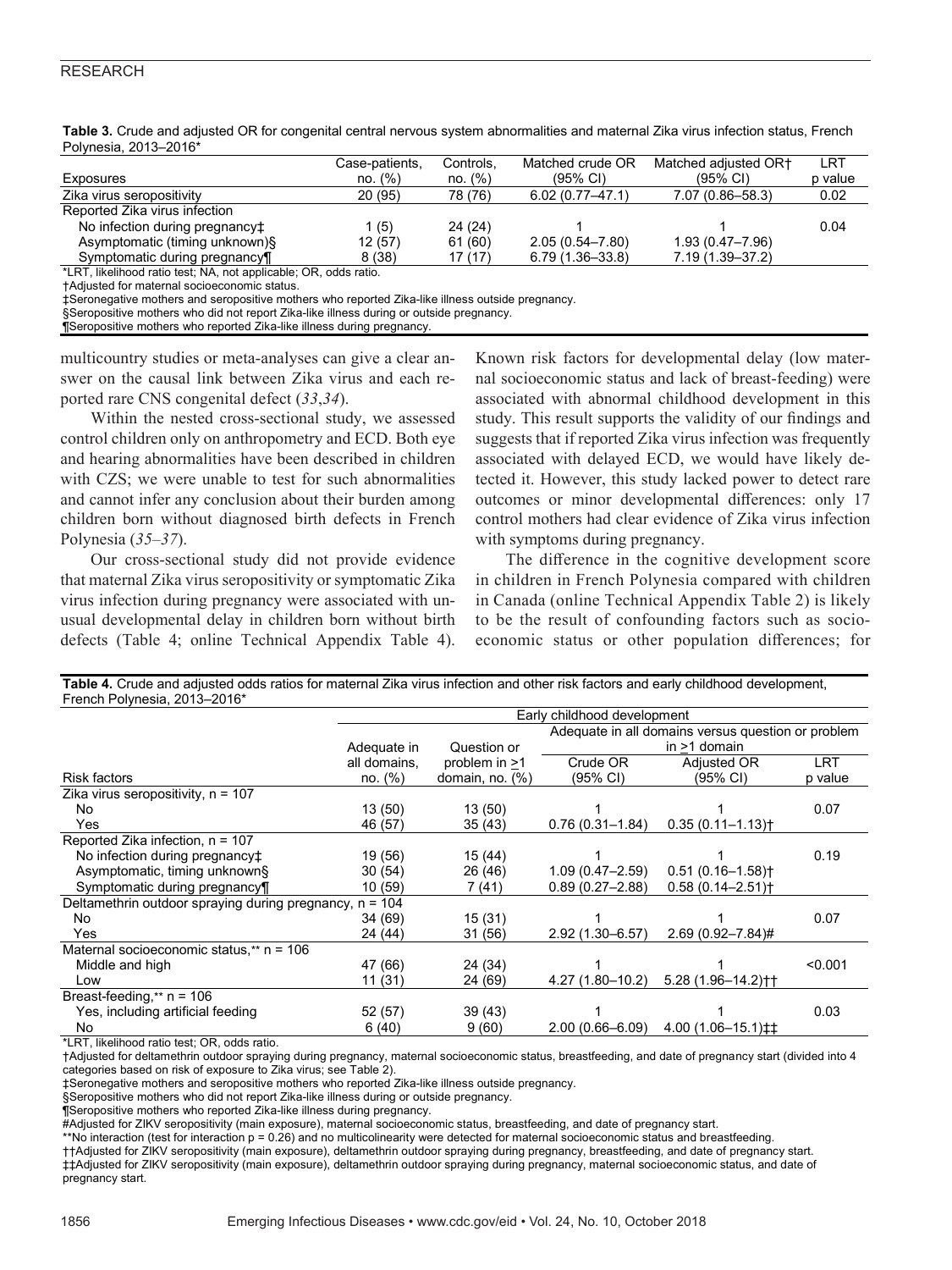example, the cognitive scale include items that may be influenced by the cultural context. Furthermore, children in Canada were recruited in Quebec's public network of kindergartens, which have programs to stimulate children's development.

The main limitation of our study is the low number of cases ( $n = 21$ ), which makes the study underpowered to detect a strong association between maternal Zika virus seropositivity and birth defects, as illustrated by the 95% CI crossing the null value. Another limitation is how the exposure was assessed. We used maternal Zika virus seropositivity as a proxy for Zika virus infection during pregnancy, but it is probable that some women were infected with Zika virus outside the gestational period. However, misclassification of mothers, which is likely to be nondifferential assuming they were infected during pregnancy when, in fact, they were infected outside the gestational period, would weaken any association between fetal CNS abnormalities and Zika virus seroconversion. We adjusted for the rapid variations in exposure over a short time by matching controls to cases by date of conception.

Our second measure of exposure, reported Zika virus infection, includes a rough estimate of time of infection (outside or during pregnancy), based on serology data combined with recalled information. This measure may be susceptible to recall bias, because mothers of case-patients are more likely to recall Zika-like illness during pregnancy. However, serology data were compatible with recalled information for both cases and controls (only 1 of 26 mothers who reported Zika-like illness during pregnancy was seronegative). Because of the geographic spread of French Polynesia and the lack of funding, controls could not be residents of any island other than Tahiti or Moorea, which contain >70% of the overall population. We also excluded private hospitals, where 40% of deliveries occur. Therefore, it is likely that socioeconomic status confounded the associations, which is why we adjusted for maternal socioeconomic status in the analysis.

Our study confirms the association between maternal Zika virus infection and CNS congenital defects. Among children with no known congenital defects, we found no evidence that congenital Zika virus infection had a major negative effect on the early stages of childhood development. Because the first large Zika virus outbreak occurred in French Polynesia about 2 years before the Zika outbreaks in Latin America, children exposed to Zika in utero in French Polynesia are now older than those in other countries, but it may still be early to detect subtle developmental delays. Although our data are encouraging, systematic in-depth assessment of childhood development in larger cohorts of exposed children, and at older ages, is needed to detect potential developmental and learning delays.

#### **Acknowledgments**

We thank Arnaud Fontanet for stimulating discussions and for critical review of the statistical analyses. We thank Guylaine Aurili, Nathalie Guerin, Ethel Taurua, Priscillia Bompard, Poerava Chapman, and Ludivine Marcelis for help collecting the data; Marie-Françoise Merlenghi and the Centre d'Action Médico-Sociale Précoce (CAMSP) for help in the choice of the ECD assessment tool and for pediatric evaluation of children with suspected delayed development; and Laura El-Hachem for providing training on the ECD assessment tool. We also thank François Laudon, Laure Yen Kai Sun, Jean-Marc Ségalin, Evelyne Lecalvez, and Sylvie Rolland for logistics support. We thank Patrick Drury, Aneta Dujanovic, and the Global Outbreak Alert and Response Network (GOARN), as well as the World Health Organization Western Pacific Regional Office, for supervision and financial support. We thank Caroline Fuhrer and Rocio Escobar for generating the map.

## **About the Author**

Dr. Subissi is a microbiologist and epidemiologist with a strong interest in epidemic-prone RNA viruses. He has worked as WHO consultant for the World Health Organization in epidemic contexts such as Ebola in Guinea, yellow fever in Angola, and Zika in French overseas territories.

## **References**

- 1. Dick GWA, Kitchen SF, Haddow AJ. Zika virus. I. Isolations and serological specificity. Trans R Soc Trop Med Hyg. 1952;46:509–20. http://dx.doi.org/10.1016/ 0035-9203(52)90042-4
- 2. Baud D, Gubler DJ, Schaub B, Lanteri MC, Musso D. An update on Zika virus infection. Lancet. 2017;390:2099–109. http://dx.doi.org/10.1016/S0140-6736(17)31450-2
- 3. Duffy MR, Chen T-H, Hancock WT, Powers AM, Kool JL, Lanciotti RS, et al. Zika virus outbreak on Yap Island, Federated States of Micronesia. N Engl J Med. 2009;360:2536–43. http://dx.doi.org/10.1056/NEJMoa0805715
- 4. Cao-Lormeau V-M, Roche C, Teissier A, Robin E, Berry A-L, Mallet H-P, et al. Zika virus, French Polynesia, South Pacific, 2013. Emerg Infect Dis. 2014;20:1060. http://dx.doi.org/10.3201/ eid2011.141380
- 5. Musso D, Bossin H, Mallet HP, Besnard M, Broult J, Baudouin L, et al. Zika virus in French Polynesia 2013–14: anatomy of a completed outbreak. Lancet Infect Dis. 2018;18:e172–82. http://dx.doi.org/10.1016/S1473-3099(17)30446-2
- 6. Musso D, Cao-Lormeau VM, Gubler DJ. Zika virus: following the path of dengue and chikungunya? Lancet. 2015;386:243–4. http://dx.doi.org/10.1016/S0140-6736(15)61273-9
- 7. Faria NR, Quick J, Claro IM, Thézé J, de Jesus JG, Giovanetti M, et al. Establishment and cryptic transmission of Zika virus in Brazil and the Americas. Nature. 2017;546:406–10. http://dx.doi.org/ 10.1038/nature22401
- 8. Tang H, Hammack C, Ogden SC, Wen Z, Qian X, Li Y, et al. Zika virus infects human cortical neural progenitors and attenuates their growth. Cell Stem Cell. 2016;18:587–90. http://dx.doi.org/10.1016/j.stem.2016.02.016
- 9. Cao-Lormeau V-M, Blake A, Mons S, Lastère S, Roche C, Vanhomwegen J, et al. Guillain-Barré syndrome outbreak associated with Zika virus infection in French Polynesia: